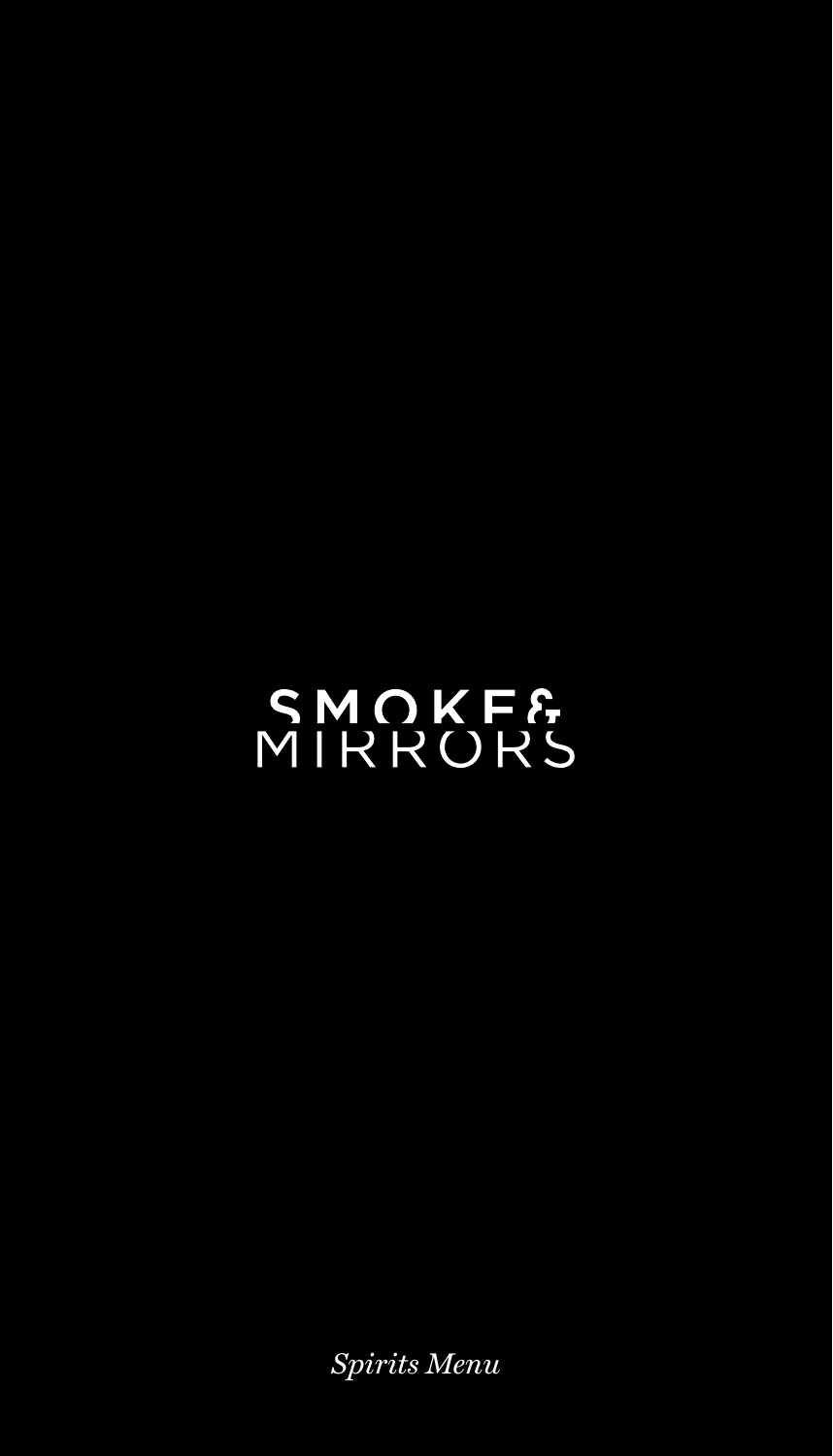#### *Vodka*

 $\bigoplus$ 

| <b>KETEL ONE</b><br>Wheat, Netherlands     | 21 |
|--------------------------------------------|----|
| <b>AYLESBURY DUCK</b><br>Wheat, Canada     | 21 |
| <b>TRIED &amp; TRUE</b><br>Wheat, France   | 21 |
| <b>REYKA</b><br>Wheat & Barley, Iceland    | 22 |
| NIKKA COFFEY VODKA<br>Corn / Barley, Japan | 22 |
| <b>HAKU</b><br>Hakumai - White Rice, Japan | 22 |
| BELVEDERE SMOGÓRY FOREST<br>Rye, Poland    | 22 |
| <b>ABSOLUT ELYX</b><br>Wheat, Sweden       | 25 |
| <b>CIRKA TERROIR</b><br>Corn, Canada       | 25 |
| <b>BLACK COW</b><br>Pure Milk, UK          | 26 |
| <b>GREY GOOSE</b><br>Wheat, France         | 24 |

We're proud to partner ecoSPIRITS to reduce our carbon footprint. *Spirits with the icon save 30g of emissions per pour.*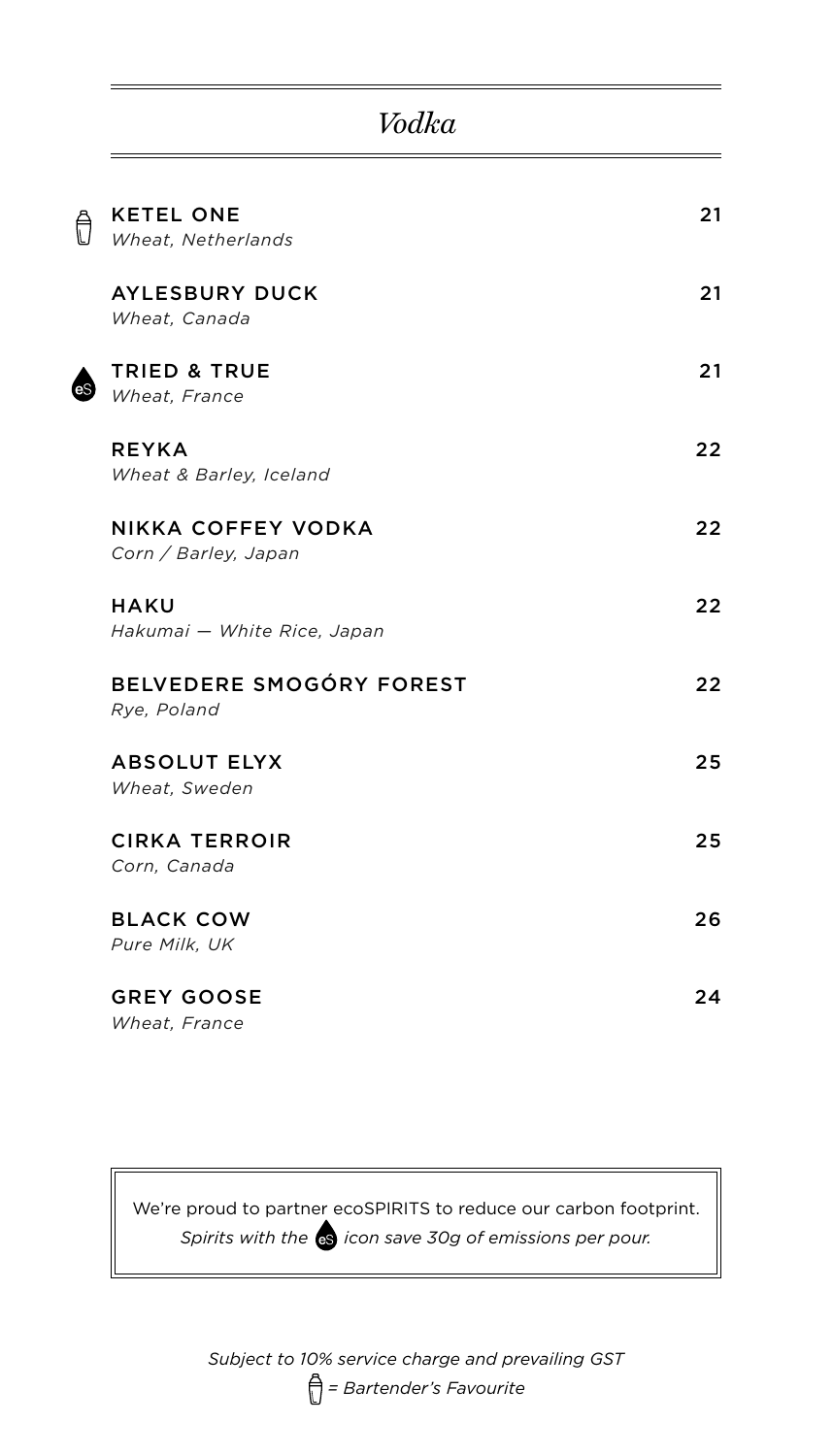| <b>ROJAK GIN</b>                                           | 22 |
|------------------------------------------------------------|----|
| Modern Gin, Singapore                                      |    |
| <b>HENDRICK'S</b><br>Modern Gin, Scotland                  | 26 |
| HENDRICK'S ORBIUM (LIMITED RELEASE)                        | 26 |
| Modern Gin, Scotland                                       |    |
| HENDRICK'S LUNAR (LIMITED RELEASE)<br>Modern Gin, Scotland | 24 |
| <b>GIN MARE</b>                                            | 24 |
| Modern Gin, Spain                                          |    |
| <b>PAPER LANTERN</b>                                       | 25 |
| Modern Gin, Singapore                                      |    |
| NIKKA COFFEY GIN                                           | 26 |
| Modern Gin, Japan                                          |    |
| <b>FULL CIRCLE ARC</b>                                     | 24 |
| Modern Gin, Philippines                                    |    |
| <b>ROKU</b>                                                | 24 |
| Modern Gin, Japan                                          |    |
| <b>ST. LAURENT</b>                                         | 25 |
| Modern Gin, Canada                                         |    |
|                                                            |    |
| <b>KOVAL GIN</b>                                           | 28 |
| Aged Gin, Illinois                                         |    |
| KI NO TOU                                                  | 26 |
| Old Tom Gin, Japan                                         |    |

*Gin*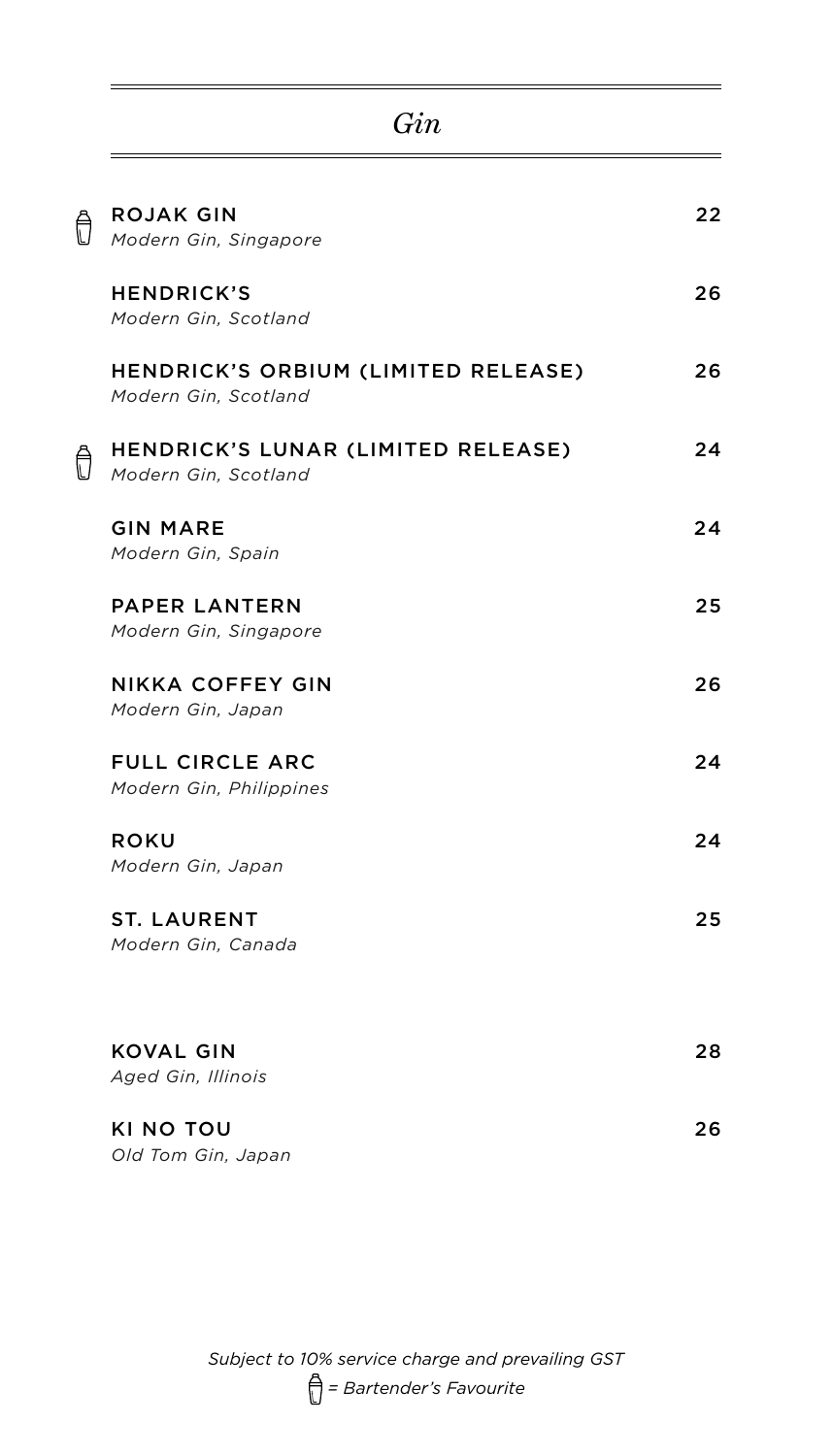#### *Gin*

 $\bigoplus$ 

 $\spadesuit$ 

 $\bigoplus$ 

| <b>BOMBAY SAPPHIRE</b><br>London Dry, London    | 21 |
|-------------------------------------------------|----|
| <b>WIDGES</b><br>London Dry, London             | 22 |
| <b>TANQUERAY NO. 10</b><br>London Dry, Scotland | 24 |
| <b>GREATER THAN GIN</b><br>London Dry, India    | 21 |
| <b>FORDS GIN</b><br>London Dry, United Kingdom  | 21 |
| OXLEY<br>London Dry, London                     | 28 |
| <b>CITADELLE GIN</b><br>Modern Gin, France      | 25 |
| <b>PEDDLERS GIN</b><br>Modern Gin, China        | 28 |
| <b>JIN JIJI</b><br>Modern Gin, India            | 22 |

We're proud to partner ecoSPIRITS to reduce our carbon footprint. *Spirits with the icon save 30g of emissions per pour.*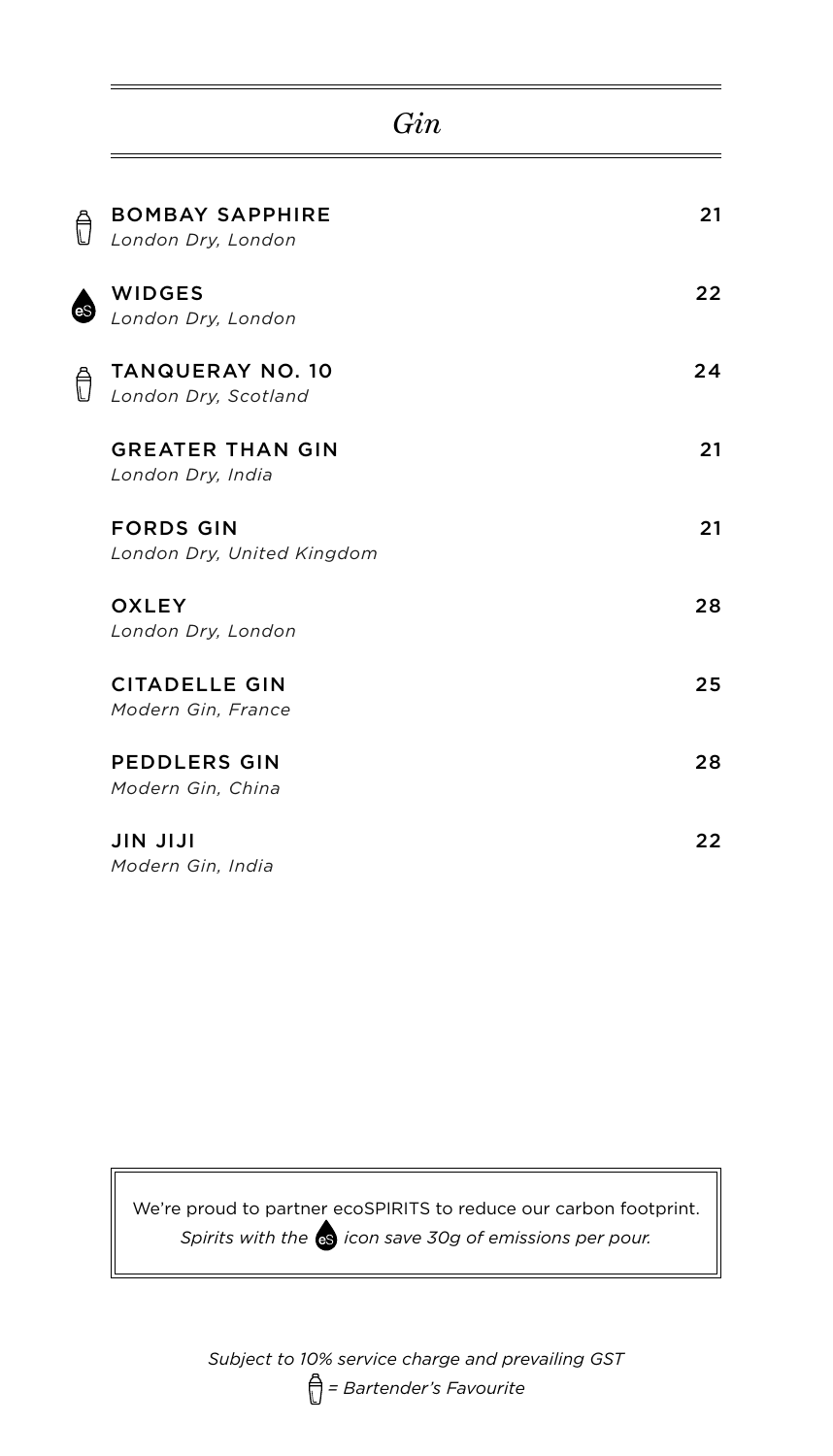| <b>HAPUSA</b><br>Dry Gin, India          | 23 |
|------------------------------------------|----|
| THE BOTANIST<br>Dry Gin, Scotland        | 26 |
| <b>BRASS LION</b><br>Dry Gin, Singapore  | 26 |
| <b>KI NO TEA</b><br>Dry Gin, Japan       | 26 |
| KI NO BI<br>Dry Gin, Japan               | 26 |
| <b>MONKEY 47</b><br>Dry Gin, Schwarzwall | 25 |
| <b>OLD RAJ</b><br>Dry Gin, Scotland      | 30 |

*Gin*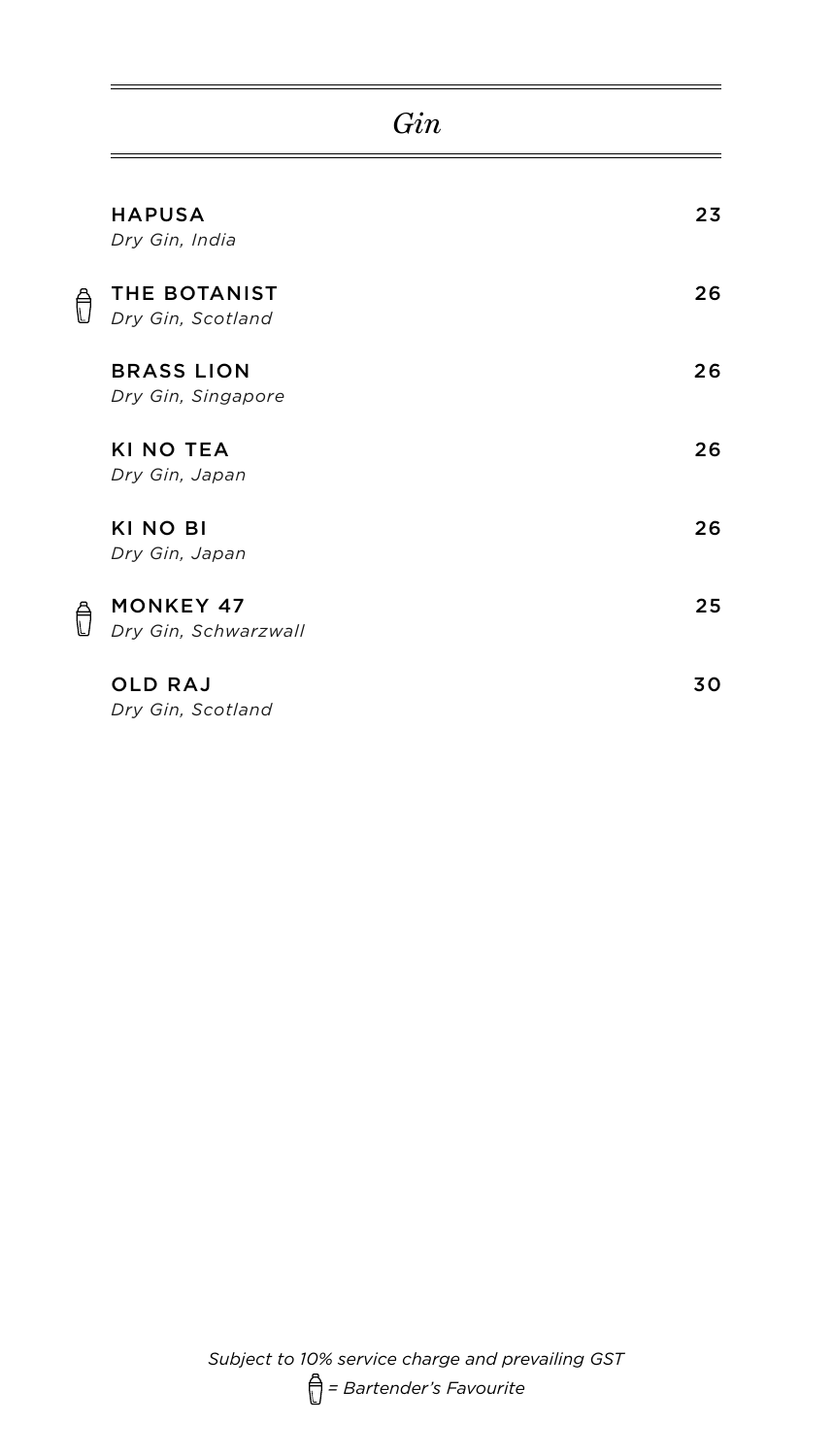#### *Rum*

| PLANTATION STIGGINS' FANCY PINEAPPLE<br>Caribbean         | 22 |
|-----------------------------------------------------------|----|
| RON ZACAPA XO CENTENARIO<br>Guatemala                     | 36 |
| <b>APPLETON ESTATE RUM 12 YEARS</b><br>Jamaica            | 22 |
| <b>HAMPDEN ESTATE LROK THE YOUNGER 5 YEARS</b><br>Jamaica | 28 |
| DIPLOMÁTICO PLANAS<br>Venezuela                           | 23 |
| DIPLOMÁTICO RESERVA EXCLUSIVA<br>Venezuela                | 28 |
| SAILOR JERRY SPICED RUM<br><b>USA</b>                     | 22 |
| <b>MARACATU CACHACA</b><br>Brazil                         | 22 |
| YAGUARA BLUE CACHACA<br>Brazil                            | 25 |

 $\overline{\theta}$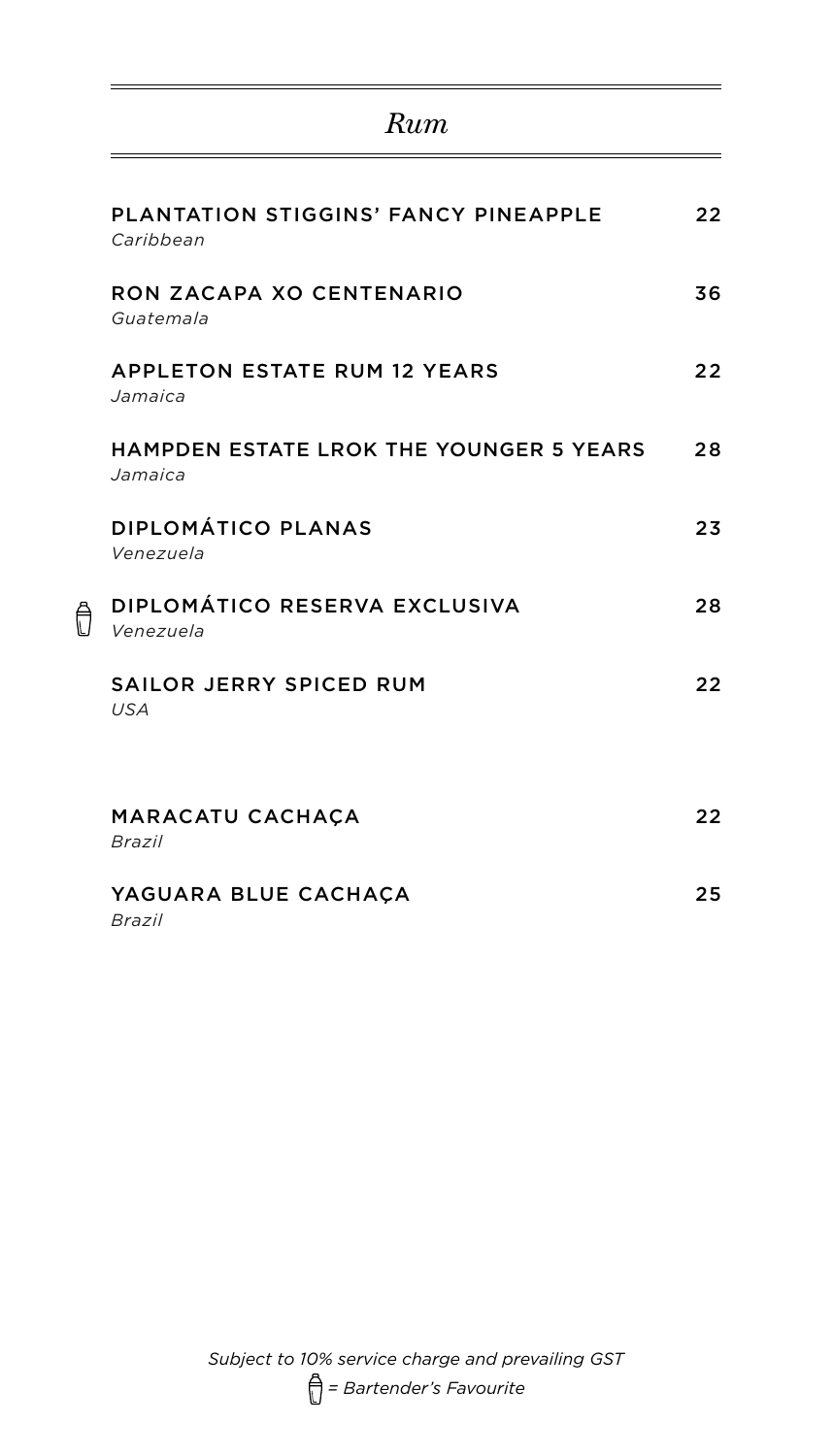#### *Rum*

|    | FLOR DE CAÑA 7 YEARS<br>Nicaragua                          | 24 |
|----|------------------------------------------------------------|----|
| Ô  | FLOR DE CAÑA 12 YEARS<br>Nicaragua                         | 26 |
| 69 | <b>PLANTATION 3 STARS</b><br>Jamaica, Trinidad, Barbados   | 22 |
|    | <b>GUNROOM NAVY</b><br>Jamaica, Trinidad, Barbados, Guyana | 26 |
|    | <b>MOUNT GAY BLACK BARREL</b><br><b>Barbados</b>           | 22 |
|    | <b>MOUNT GAY ECLIPSE</b><br><b>Barbados</b>                | 21 |
|    | BACARDÍ RESERVA OCHO 8 YEARS<br>Caribbean                  | 26 |
| Ô  | BACARDÍ AÑEJO CUATRO 4 YEARS<br>Caribbean                  | 24 |
|    | BACARDÍ CARTA BLANCA<br>Caribbean                          | 21 |
|    | <b>HAVANA 3 YEARS</b><br>Caribbean                         | 24 |
|    | <b>HAVANA 7 YEARS</b><br>Caribbean                         | 26 |

Ġ

We're proud to partner ecoSPIRITS to reduce our carbon footprint. *Spirits with the icon save 30g of emissions per pour.*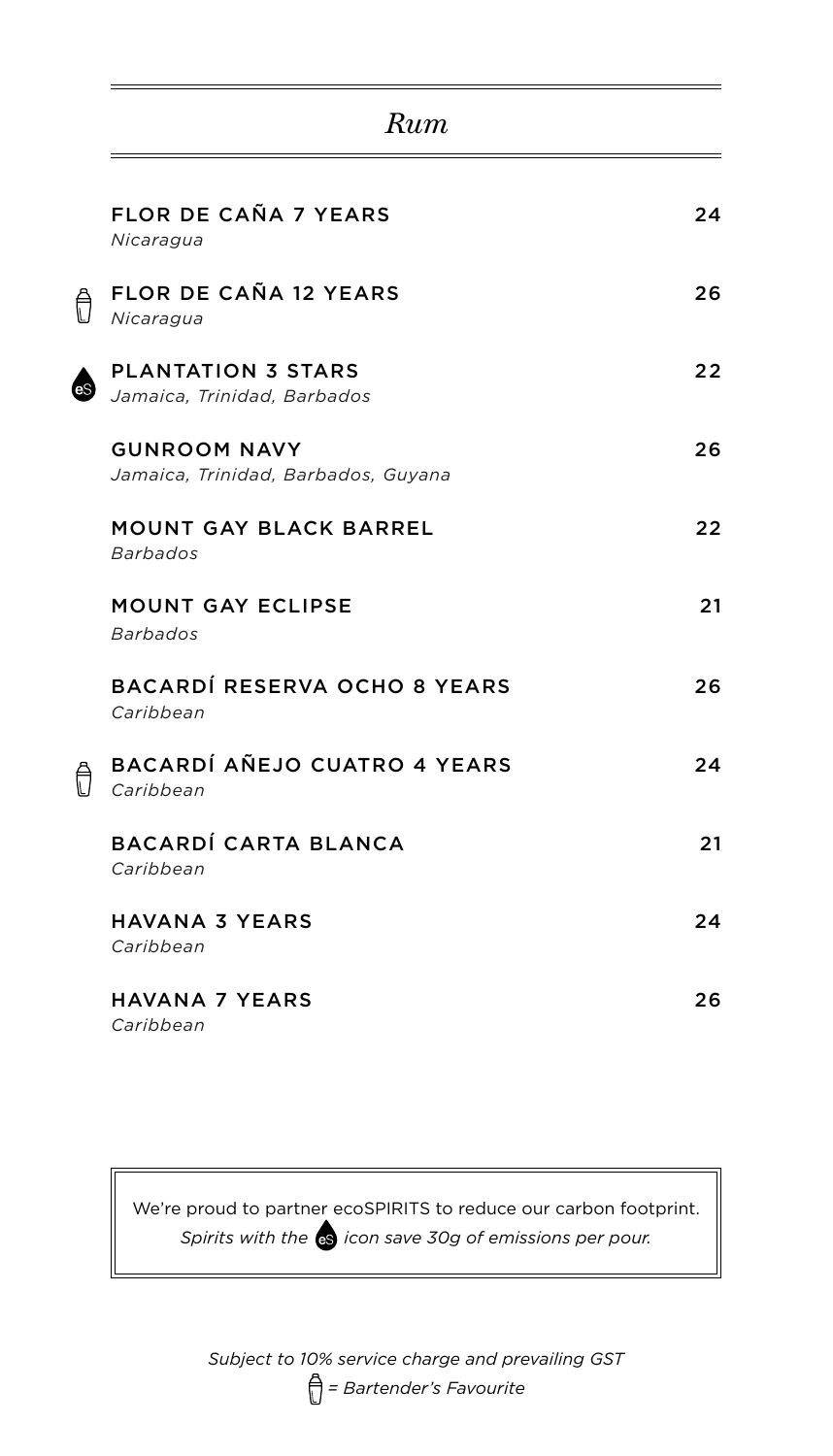### *Rum*

<u> 1989 - Johann Barn, mars ann an t-Alban ann an t-Alban ann an t-Alban ann an t-Alban ann an t-Alban ann an t-</u>

J,

| <b>AMRUT TWO INDIES</b><br>India & Caribbean | 22 |
|----------------------------------------------|----|
| <b>DICTATOR RESERVA</b><br>Colombia          | 23 |
| <b>SAMAI GOLD</b><br>Cambodia                | 26 |
| <b>CHALONG BAY</b><br>Thailand               | 22 |
| PHRAYA GOLD<br>Thailand                      | 23 |
| <b>DON PAPA 10 YEARS</b><br>Philippines      | 24 |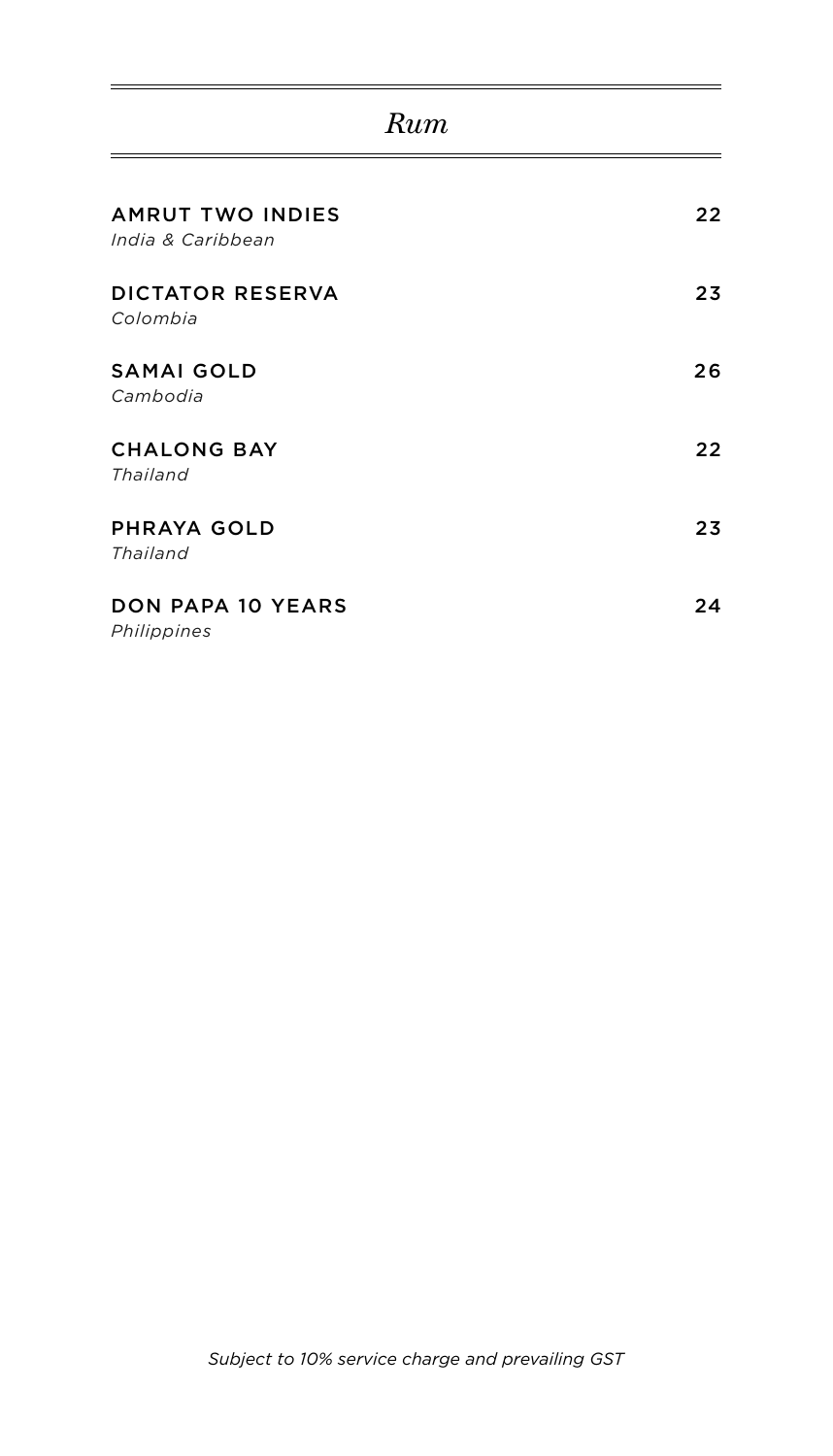## *Mezcal*

|   | ALIPÚS SAN JUAN<br>Joven Mezcal, Oaxaca                   | 28 |
|---|-----------------------------------------------------------|----|
|   | <b>DON AMADO LARGO</b><br>Joven Mezcal, Oaxaca            | 31 |
| Ô | LOS DANZANTES TOBALA<br>Joven Mezcal, Oaxaca              | 32 |
|   | DON AMADO AÑEJO<br>Aged Mezcal, Oaxaca                    | 23 |
|   | <b>LOS DANZANTES ANEJO</b><br>Aged Mezcal, Oaxaca         | 25 |
| Ô | DON AMADO PECHUGA<br>Pechuga / espadín, Oaxaca            | 30 |
|   | <b>LOS DANZANTES PECHUGA</b><br>Pechuga / espadín, Oaxaca | 30 |
|   | VIDA MEZCAL                                               | 24 |

*Espadin, Oaxaca*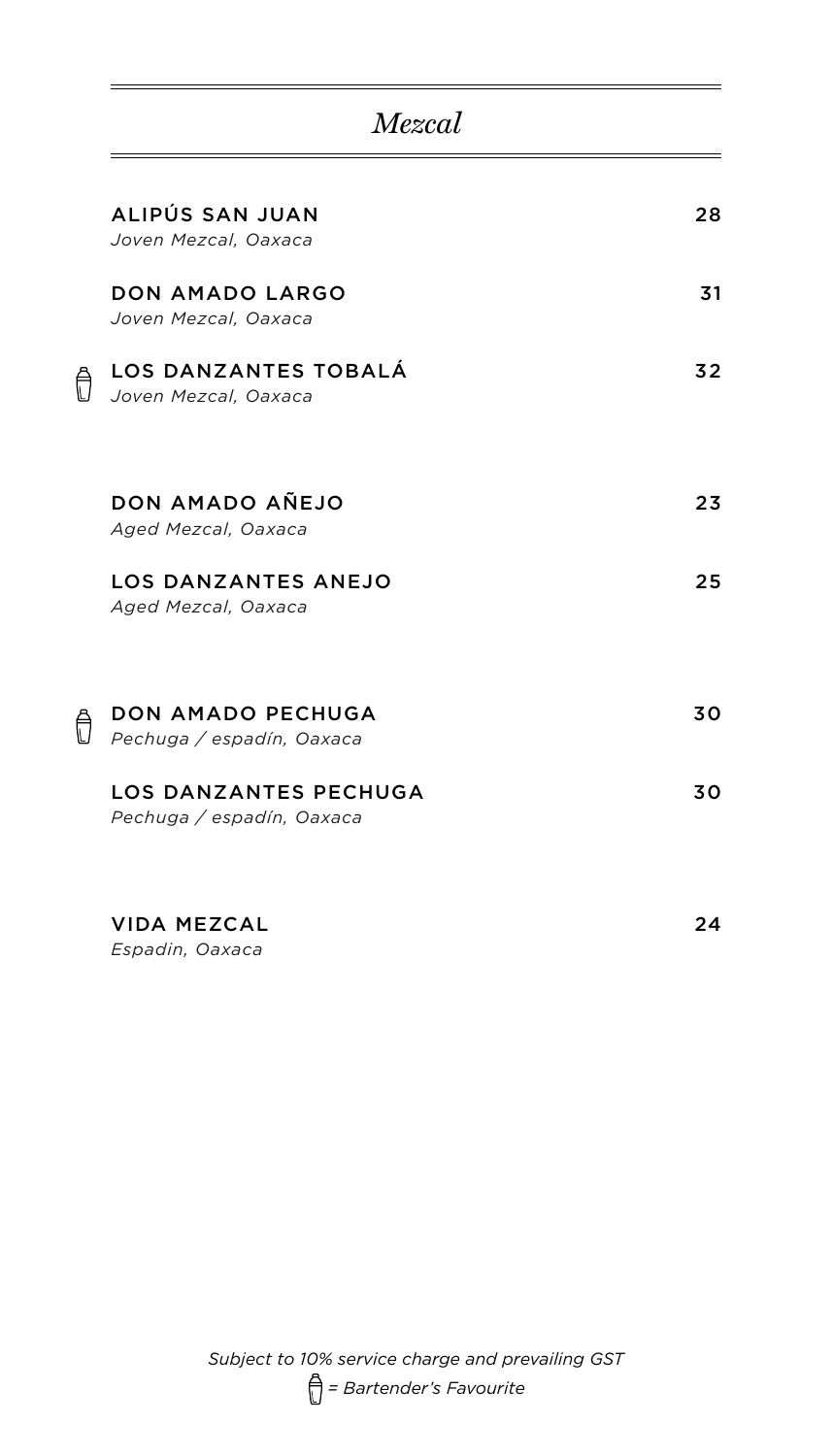## *Tequila*

| <b>ALTOS BLANCO</b><br>Teguila, Jalisco            | 21 |
|----------------------------------------------------|----|
| <b>ALTOS RESPOSADO</b><br>Teguila, Jalisco         | 24 |
| <b>PATRÓN</b><br>Teguila, Jalisco                  | 24 |
| CÓDIGO 1530 BLANCO<br>Teguila, Jalisco             | 23 |
| <b>MILAGRO SILVER</b><br>Teguila, Jalisco          | 24 |
|                                                    |    |
| CÓDIGO 1530 REPOSADO<br>Semi-aged Tequila, Jalisco | 26 |
| CÓDIGO 1530 ROSA<br>Semi-aged Tequila, Jalisco     | 24 |
| CÓDIGO 1530 AÑEJO<br>Semi-aged Tequila, Jalisco    | 36 |

 $\theta$ 

 $\overline{\theta}$ 

 $\overline{\theta}$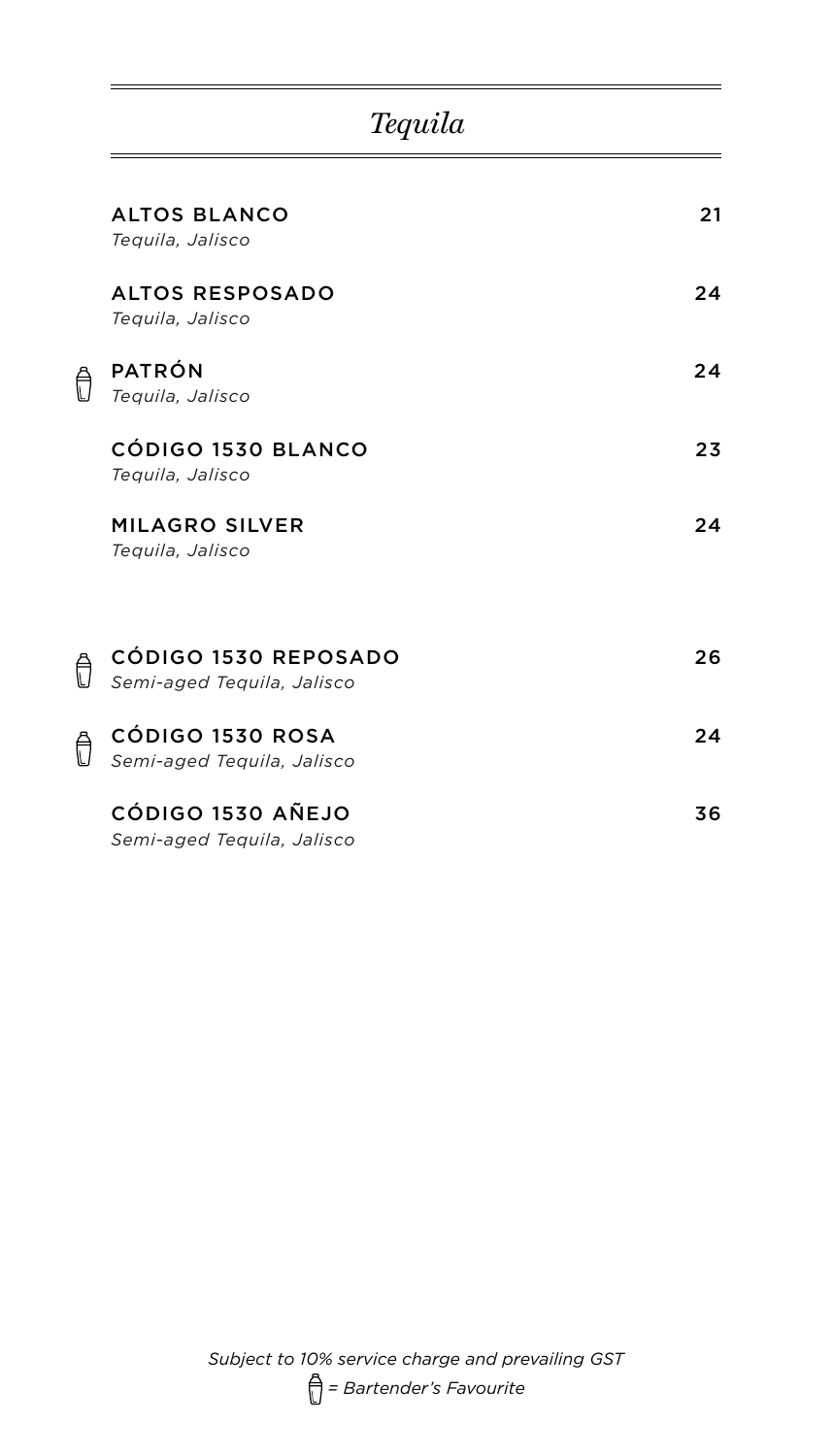## *Brandy*

|   | <b>BARSOL PISCO QUEBRANTA</b><br>Ica Valley | 24 |
|---|---------------------------------------------|----|
|   | <b>BARSOL PISCO TORONTEL</b><br>Ica Valley  | 24 |
| Ô | <b>REMY MARTIN VSOP</b><br>France           | 21 |
|   | <b>HENNESSY VSOP</b><br>France              | 23 |
|   | <b>REMY MARTIN CLUB</b><br>France           | 24 |
|   | <b>CERBOIS ARMAGNAC VSOP NV</b><br>France   | 22 |
|   | LAIRD'S APPLEJACK BRANDY<br><b>USA</b>      | 21 |
|   | <b>CHRISTIAN DROUIN CALVADOS</b><br>France  | 22 |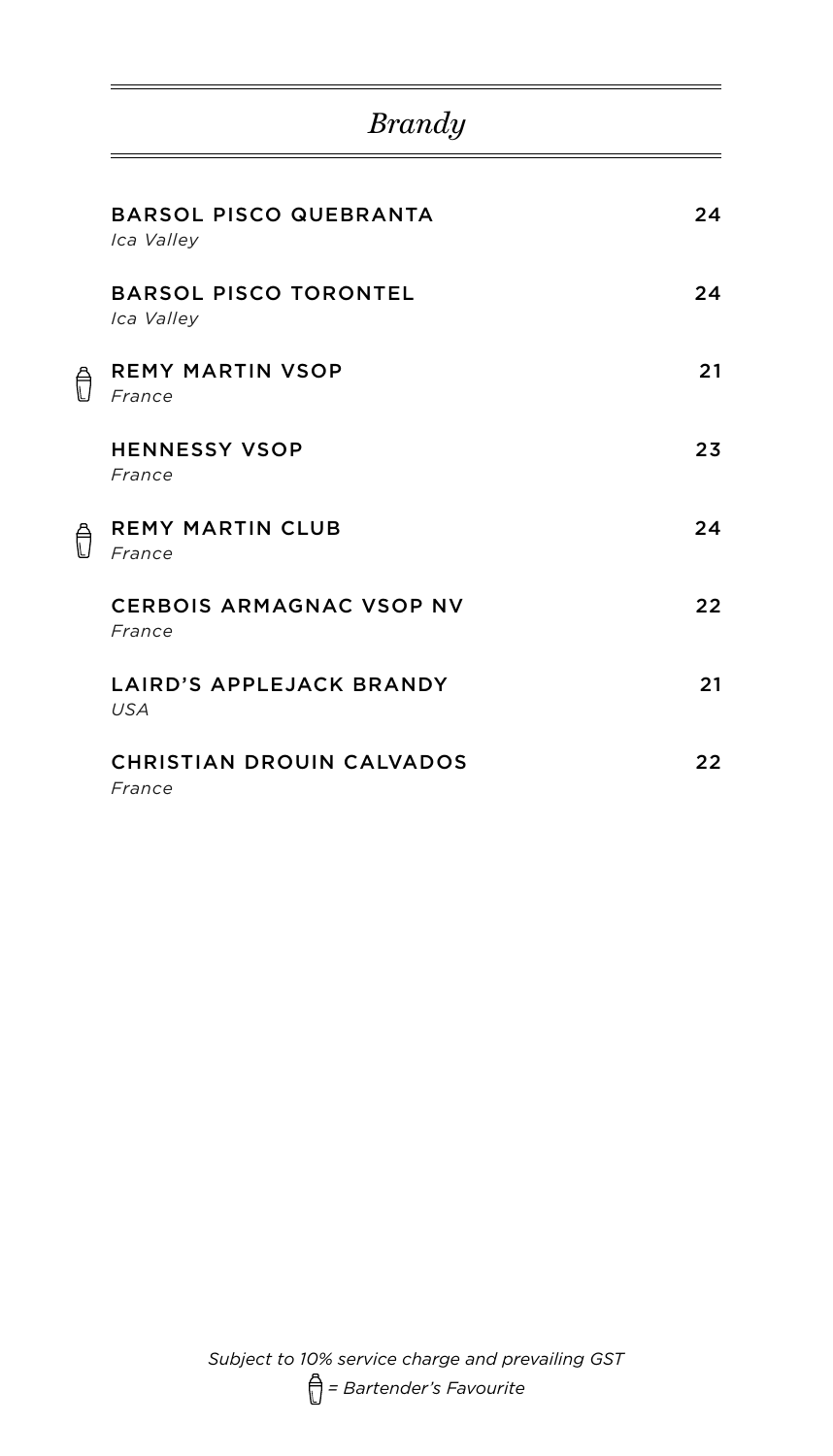## *Blended Malts*

| <b>JAMESON WHISKEY</b><br>Ireland                | 21  |
|--------------------------------------------------|-----|
| MONKEY SHOULDER TRIPLE MALT<br>Scotland          | 22  |
| <b>MONKEY SHOULDER SMOKEY MONKEY</b><br>Scotland | 25  |
| <b>CHIVAS 12 YEARS</b><br>Scotland               | 20  |
| JOHNNIE WALKER GOLD LABEL<br>Scotland            | 26. |
| JOHNNIE WALKER BLUE LABEL<br>Scotland            | 48  |
| <b>JOHNNIE WALKER XR 21</b><br>Scotland          | 48  |

 $\theta$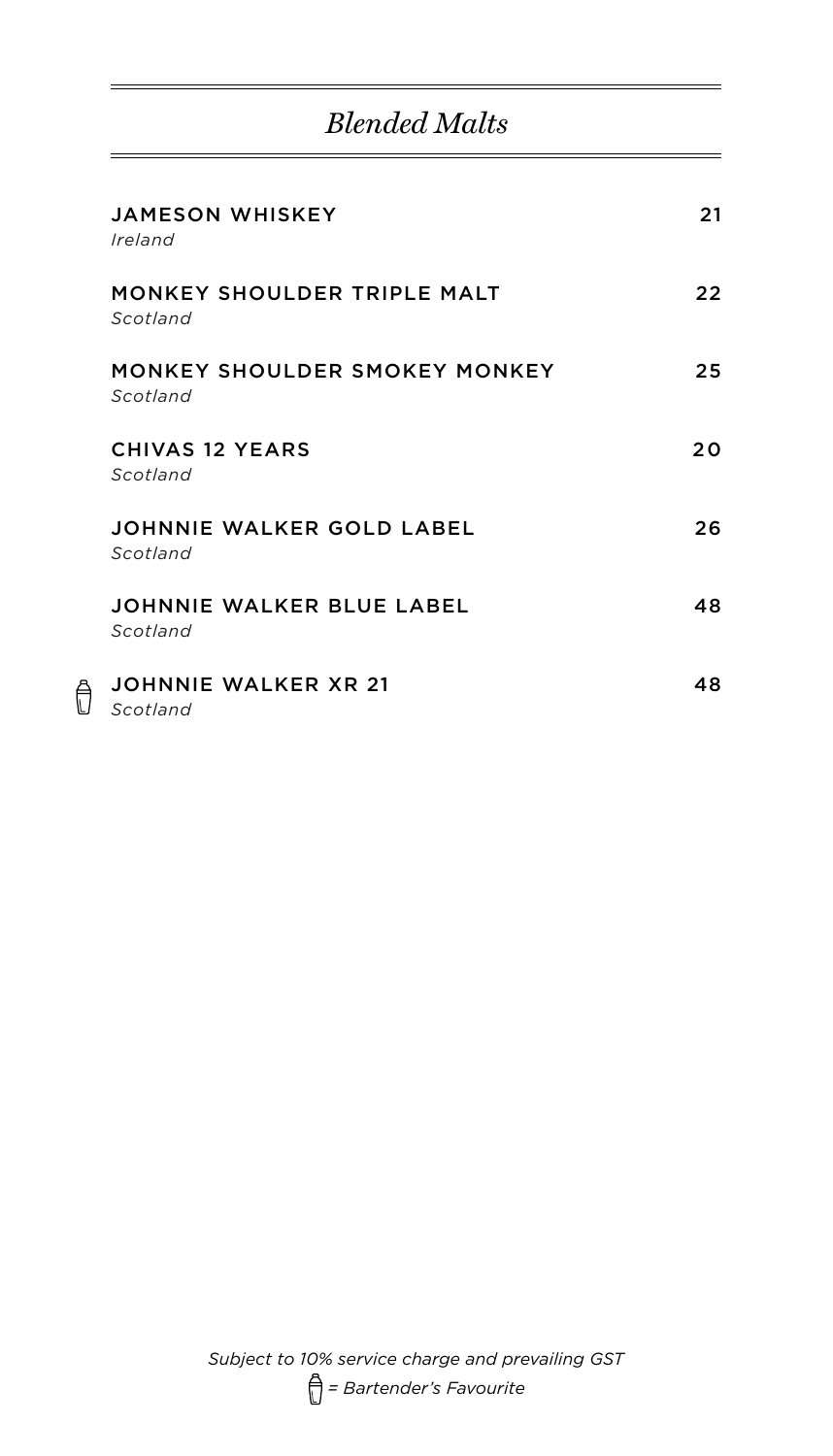## *Asian Malts*

|   | CHITA SINGLE GRAIN WHISKEY<br>Japan         | 23 |
|---|---------------------------------------------|----|
| Ô | YAMAZAKI DISTILLER'S RESERVE<br>Japan       | 34 |
| Ô | <b>HAKUSHU DISTILLER'S RESERVE</b><br>Japan | 26 |
|   | <b>HIBIKI JAPANESE HARMONY</b><br>Japan     | 36 |
|   | NIKKA COFFEY GRAIN<br>Japan                 | 30 |
|   | NIKKA FROM THE BARREL<br>Japan              | 30 |
|   | NIKKA COFFEY MALT<br>Japan                  | 30 |
|   | NIKKA 12 YEARS OLD<br>Japan                 | 38 |
|   | <b>TOGOUCHI 12 YEARS OLD</b><br>Japan       | 30 |
|   | <b>HAKUSHU 12 YEARS OLD</b><br>Japan        | 40 |
|   | <b>TOGOUCHI 18 YEARS OLD</b><br>Japan       | 48 |
|   | YAMAZAKI 12 YEARS OLD<br>Japan              | 42 |
|   | <b>BHUTAN K5</b><br>Bhutan                  | 22 |
|   | KAVALAN SHERRY CAST<br>Taiwan               | 30 |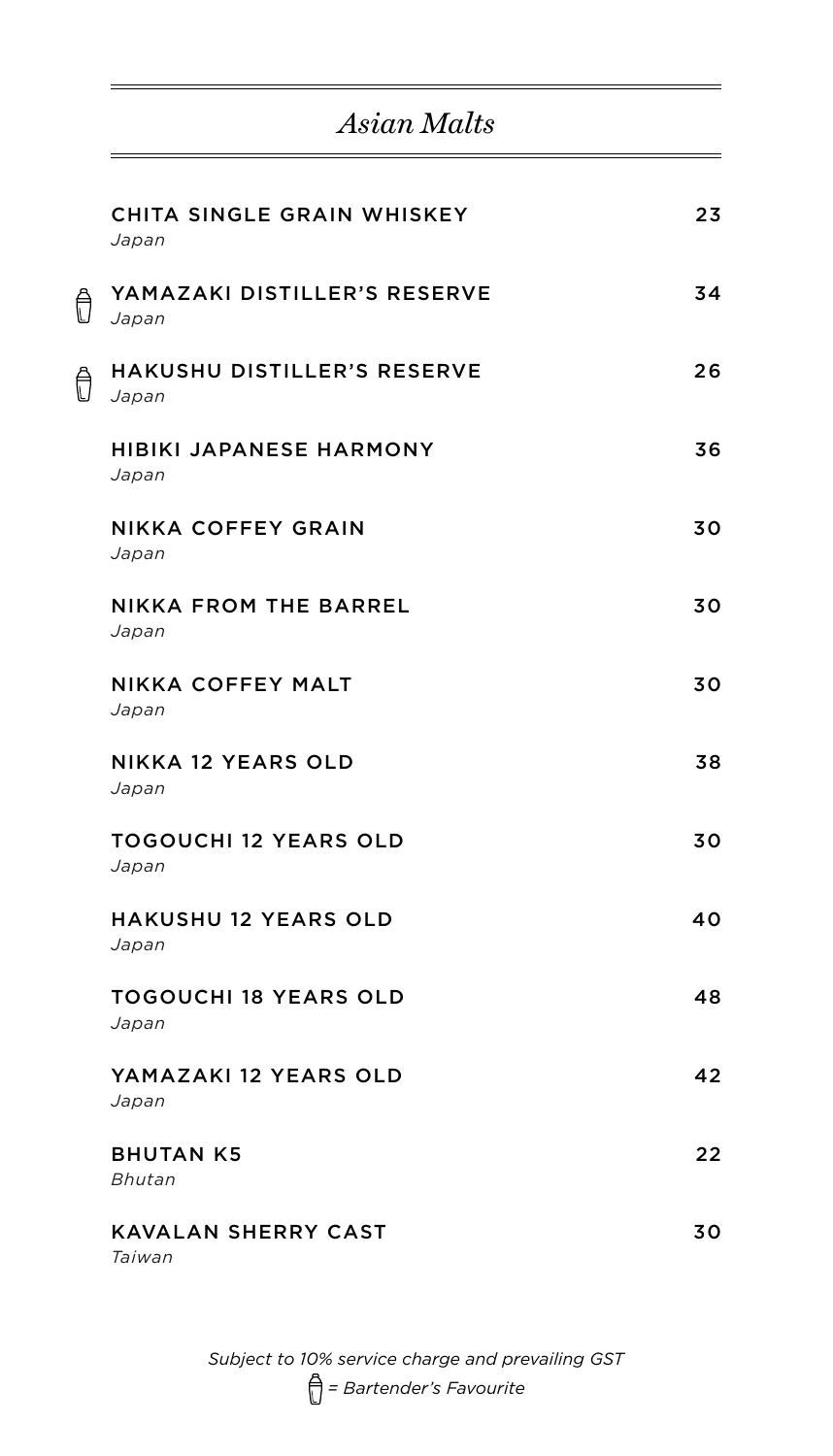## *Single Malt Whisky*

|   | LAPHROAIG 10 YEAR OLD<br>Islay, Scotland               | 23 |
|---|--------------------------------------------------------|----|
| Ô | <b>BRUICHLADDICH PORT CHARLOTTE</b><br>Islay, Scotland | 26 |
|   | <b>LAGAVULIN 16 YEAR OLD</b><br>Islay, Scotland        | 32 |
|   | <b>NOMAD</b><br>Outland, Scotland/Spain                | 36 |
| Ô | <b>SINGLETON MALT</b><br>Speyside, Scotland            | 21 |
|   | <b>COPPERDOG MALT</b><br>Speyside, Scotland            | 22 |
|   | <b>GLENFIDDICH 12 YEAR OLD</b><br>Speyside, Scotland   | 24 |
|   | <b>GLENDFIDDICH 15 YEAR OLD</b><br>Speyside, Scotland  | 28 |
|   | <b>GLENFIDDICH 18 YEAR OLD</b><br>Speyside, Scotland   | 46 |
|   | <b>GLENFIDDICH 21 YEAR OLD</b><br>Speyside, Scotland   | 48 |
|   | <b>GLENFIDDICH PROJECT XX</b><br>Speyside, Scotland    | 28 |
|   | <b>GLENFIDDICH IPA</b><br>Speyside, Scotland           | 26 |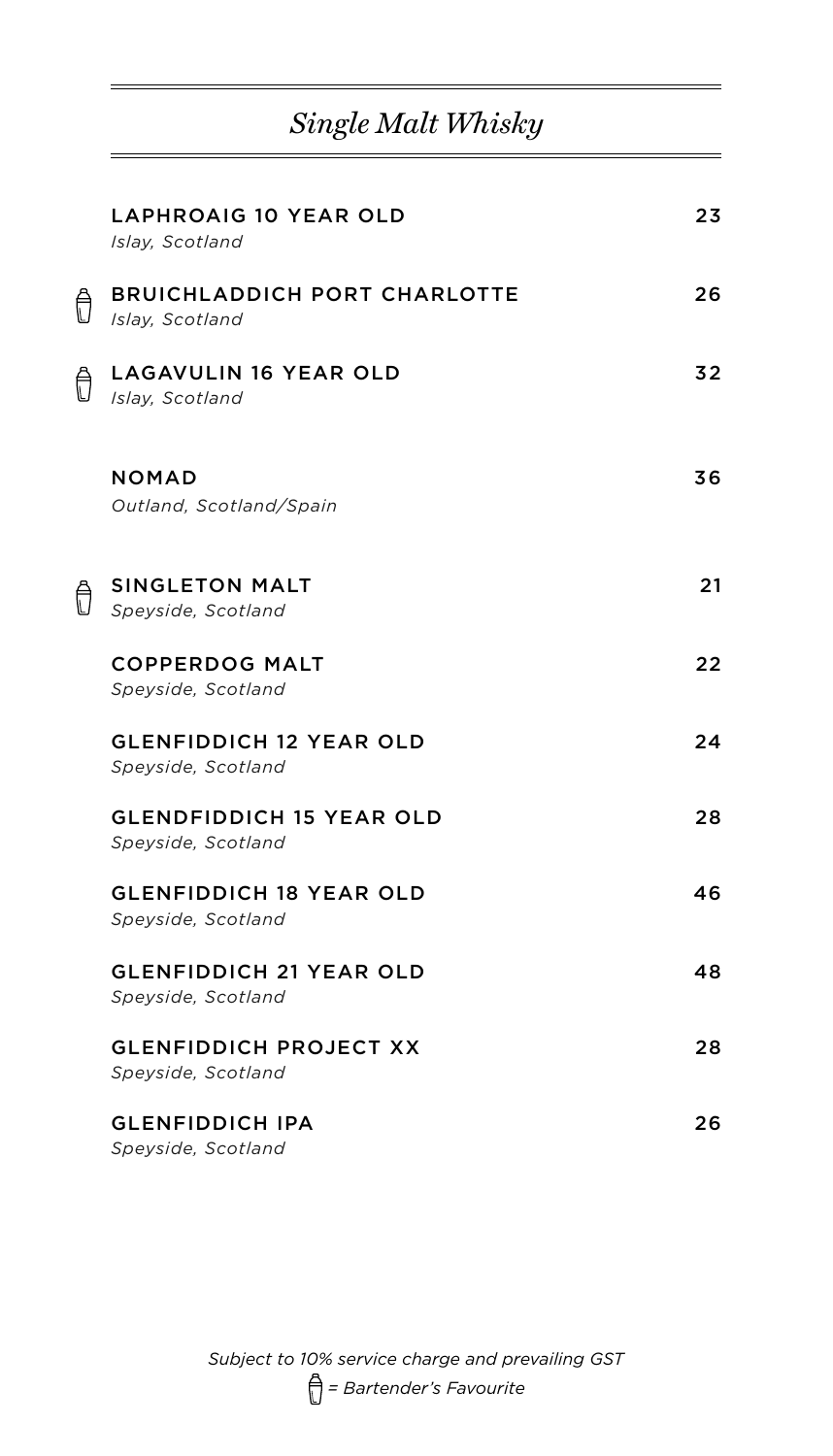## *Single Malt Whisky*

|   | <b>BALVENIE 12 YEARS</b><br>Speyside, Scotland               | 28 |
|---|--------------------------------------------------------------|----|
| Ô | <b>BALVENIE 14 YEAR CARIBBEAN CASK</b><br>Speyside, Scotland | 40 |
|   | BALVENIE THE WEEK OF PEAT 14 YEAR OLD<br>Speyside, Scotland  | 36 |
|   | <b>MORTLACH 18 YEARS</b><br>Speyside, Scotland               | 48 |
|   | <b>GLENGOYNE 12 YEAR OLD</b><br>Highland, Scotland           | 23 |
| Ô | <b>OBAN 14 YEAR OLD</b><br>Highland, Scotland                | 26 |
| Ô | THE DALMORE 12<br>Highland, Scotland                         | 26 |
|   | THE DALMORE 15<br>Highland, Scotland                         | 38 |
|   | <b>HIGHLAND 18 YEAR OLD</b><br>Highland, Scotland            | 59 |
|   | <b>MACALLAN 12 YEAR OLD</b><br>Highland, Scotland            | 34 |
|   | <b>MACALLAN 15 YEAR OLD</b><br>Highland, Scotland            | 43 |
|   | <b>MACALLAN 18 YEAR OLD</b>                                  | 69 |

*Highland, Scotland*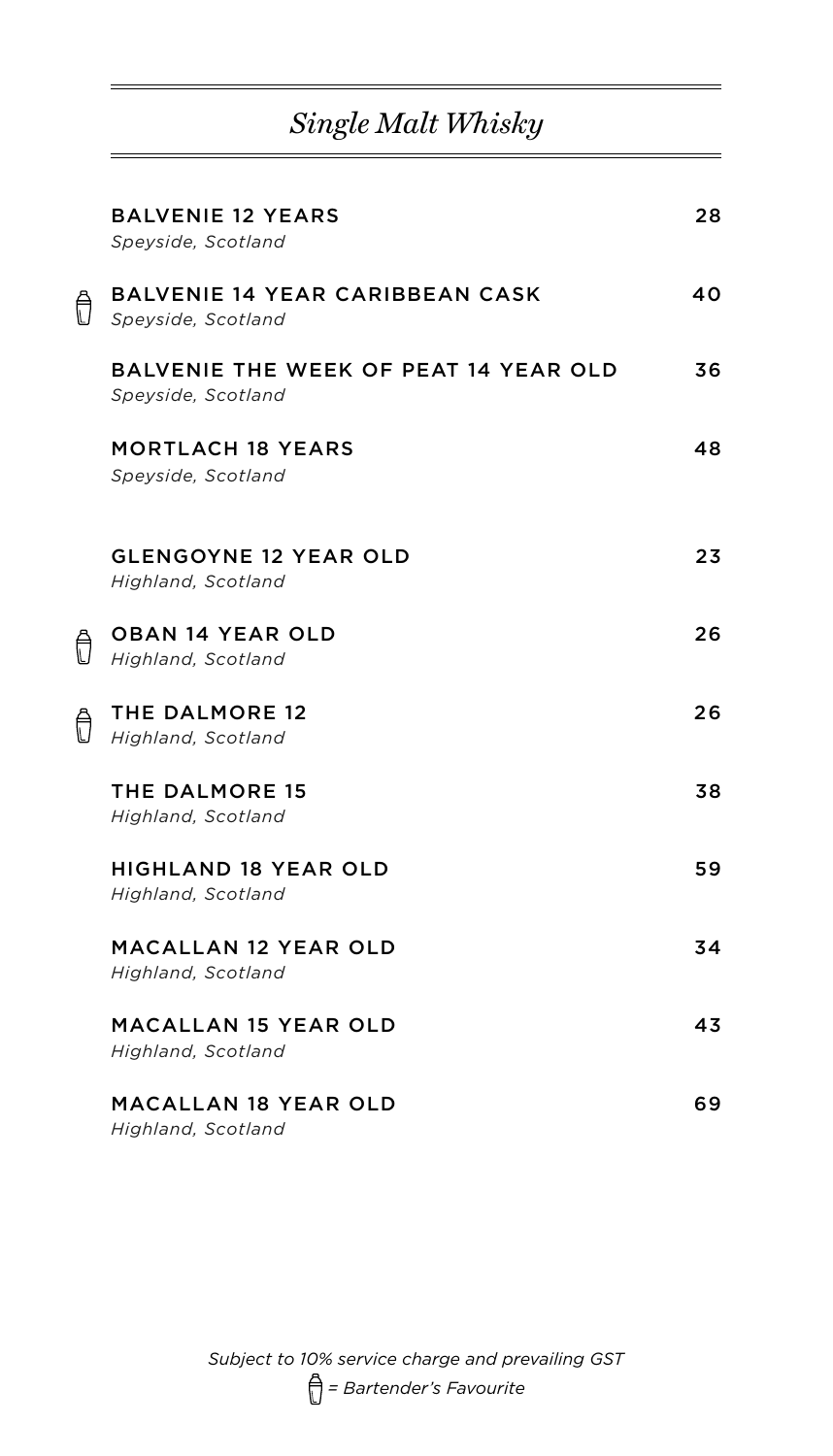## *Single Malt Whisky*

| AUCHENTOSHAN 12 YEAR OLD<br>Highland, Scotland     | 26 |
|----------------------------------------------------|----|
| AUCHENTOSHAN 3 WOOD MALT<br>Highland, Scotland     | 30 |
| <b>TALISKER 10 YEAR OLD</b><br>Highland, Scotland  | 22 |
| TALISKER 18 YEAR OLD<br>Highland, Scotland         | 40 |
| <b>REDBREAST 12 YEAR OLD</b><br>Highland, Scotland | 26 |